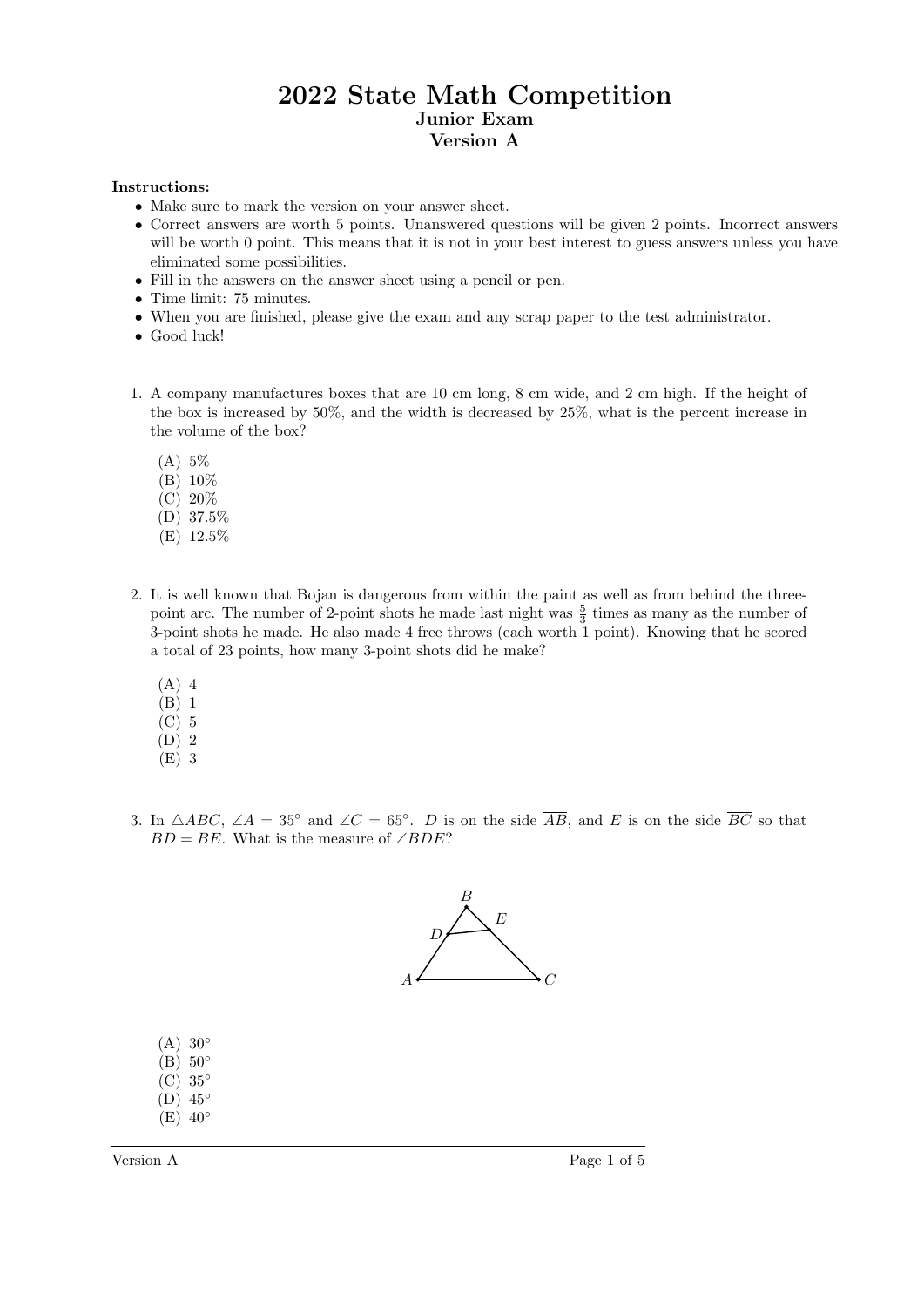- 4. For a natural number n, we define the factorial of n by  $n! = n(n-1)(n-2)\cdots 1$ . For example  $4! = 4 \cdot 3 \cdot 2 \cdot 1 = 24$ . The number  $1! + 2! + 3! + ... + 2022!$  has one's digit equal to
	- (A) 3
	- (B) 2
	- (C) 8
	- (D) 4 (E) 9
- 5. The ratio  $\frac{10^{2020} + 10^{2022}}{10^{2021} + 10^{2021}}$  is closest to which of the following numbers?
	- (A) 5
	- (B) 1
	- (C) 10
	- (D) 9
	- (E) 0.5
- 6. Suppose we have two glasses of equal volume, glass A and glass B. Glass A is filled with milk while glass B is filled with water. One spoon of milk is transferred to glass B. Glass B is stirred, then one spoon of the mixture in glass B is transferred to glass A. Which of the following is true?
	- (A) The volume of milk in glass B is smaller than the volume of water in glass A.
	- (B) The information is insufficient to determine the answer.
	- (C) The volume of milk in glass B is equal to the volume of water in glass A.
	- (D) The volume of milk in glass B is bigger than the volume of water in glass A.
	- (E) The volume of milk in glass A is smaller then the volume of water in glass A.
- 7. Consider an equilateral triangle with height 3. Cut it into three strips of equal height as shown in the figure below and color the top and bottom strip black. What is the total area of the black regions?



- (A) 2 √ 3
- (B)  $\frac{\sqrt{3}}{2}$
- (C) 3 √ 2
- $(D) \frac{3}{4}$ 2
- (E) None of the above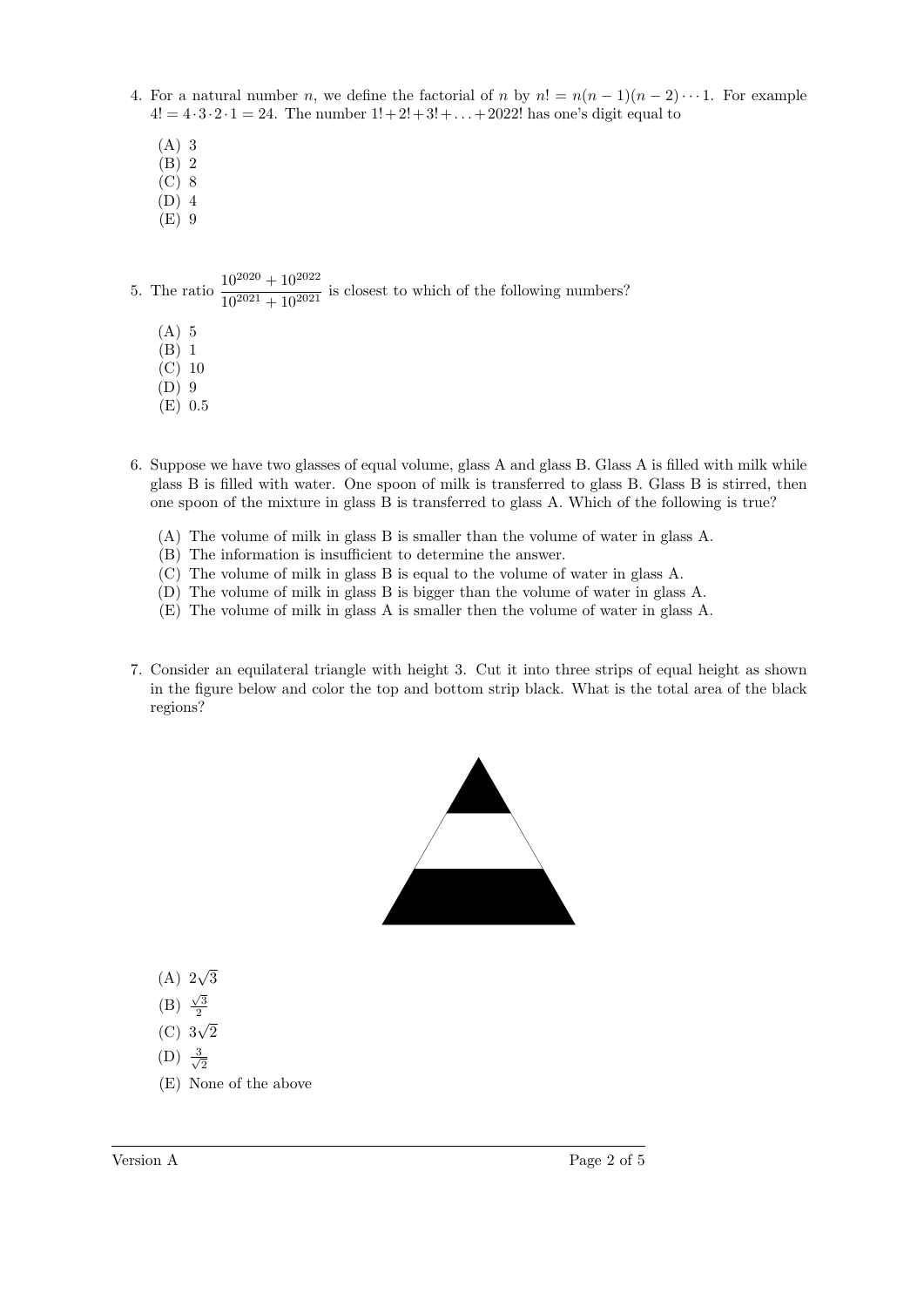- 8. Given that  $i^2 = -1$ , find  $(1+i)^{10} =$ 
	- (A) 0  $(B) -32$
	- $\overline{C}$  32*i*
	- (D) 32
	- $(E) -32i$
- 9. How many four-digit numbers of the form abab are divisible by 16?
	- (A) 1
	- (B) 4
	- (C) 3
	- (D) 2
	- (E) more than 4
- 10. Let  $a, b, c$  be real numbers such that  $c(a+b+c) < 0$ . Which of these is a possible value of  $b^2 4ac$ ?
	- $(A) -37$
	- (B) 94
	- (C) 0
	- $(D) -12$ (E) all of the above
- 11. In quadrilateral  $ABCD$ ,  $AB = 6$ ,  $BC = 10$ ,  $CD = 7$ , and  $DA = 21$ . If AC is an integer, then what is AC?



- (A) 14
- (B) 15
- (C) 17  $(D)$  16
- (E) 18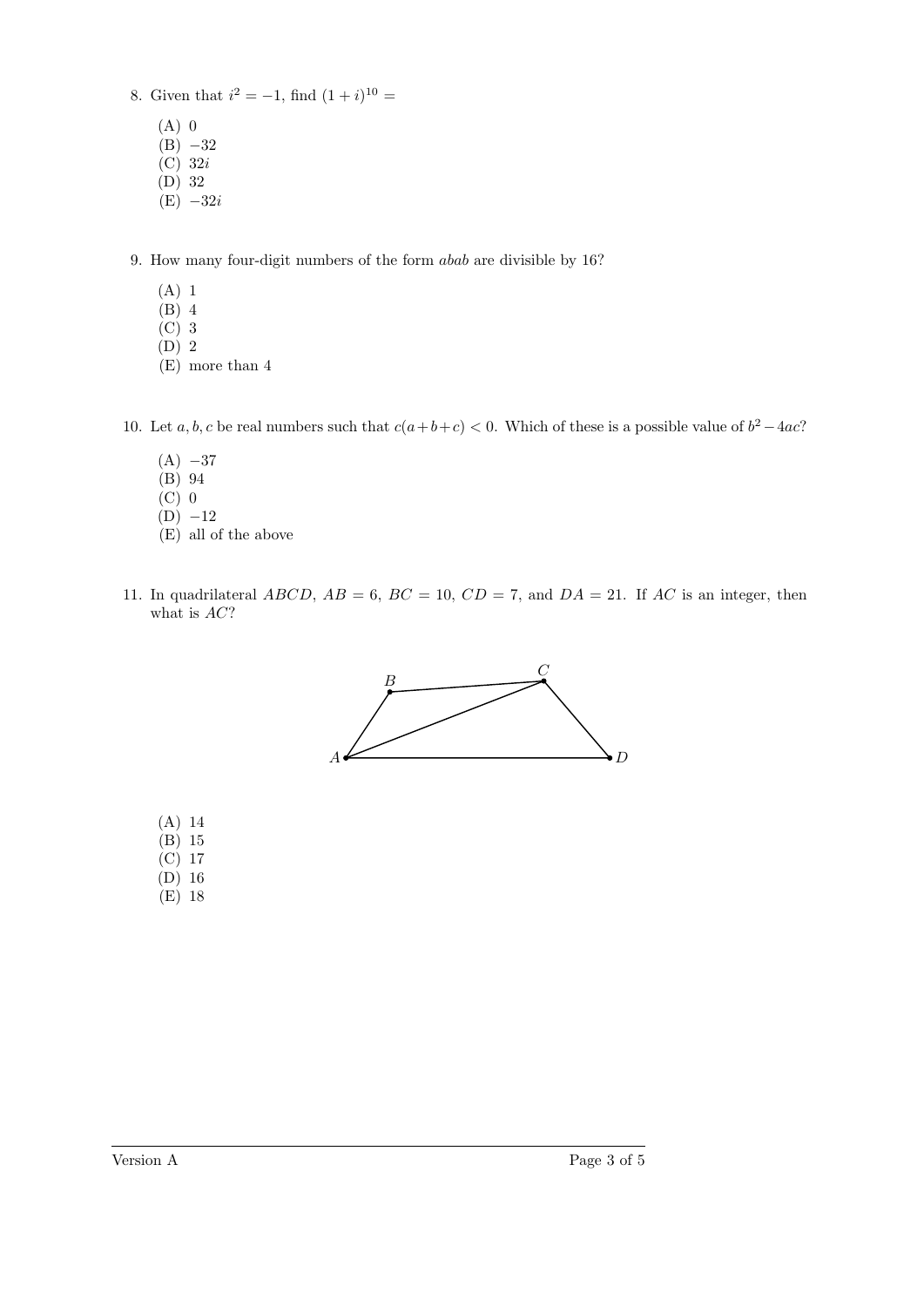- 12. A sequence is generated using this procedure. The first number in the sequence is 1. To generate each successive term, a fair coin is flipped. If the result is heads, the next term is found by first multiplying the previous term by 2, and then subtracting 1. If the result is tails, the next term is found by first multiplying the previous term by 3, and then subtracting 1. What is the probability that the fourth term in the sequence is even?
	- $(A) \frac{3}{8}$
	- $(B) \frac{2}{3}$
	- $(C) \frac{1}{4}$
	- $(D) \frac{1}{6}$
	- $(E) \frac{1}{2}$

13. In how many ways, we an rearrange the letters BANANAS?

- (A) 420
- (B) 240
- (C) 360
- (D) 600
- (E) 1260

14. The sides a, b, c of a triangle satisfy the relations  $c^2 = 2ab$  and  $a^2 + c^2 = 3b^2$ . Then,  $\angle BAC =$ 

- (A) 45
- (B) 90
- (C) 60
- (D) 30
- (E) impossible to determine
- 15. A new sequence is obtained from the sequence of the positive integers by deleting all the perfect squares. The 2022nd term of the new sequence is
	- (A) 2067
	- (B) 2064
	- (C) 2066
	- (D) 2068
	- (E) 2065

16. What is the coefficient of  $x^3$  in the product  $(x + 1)(x + 2)(x + 2)(x + 3)(x + 3)$ ?

- (A) 47
- (B) 39
- (C) 97
- (D) 38
- (E) 27